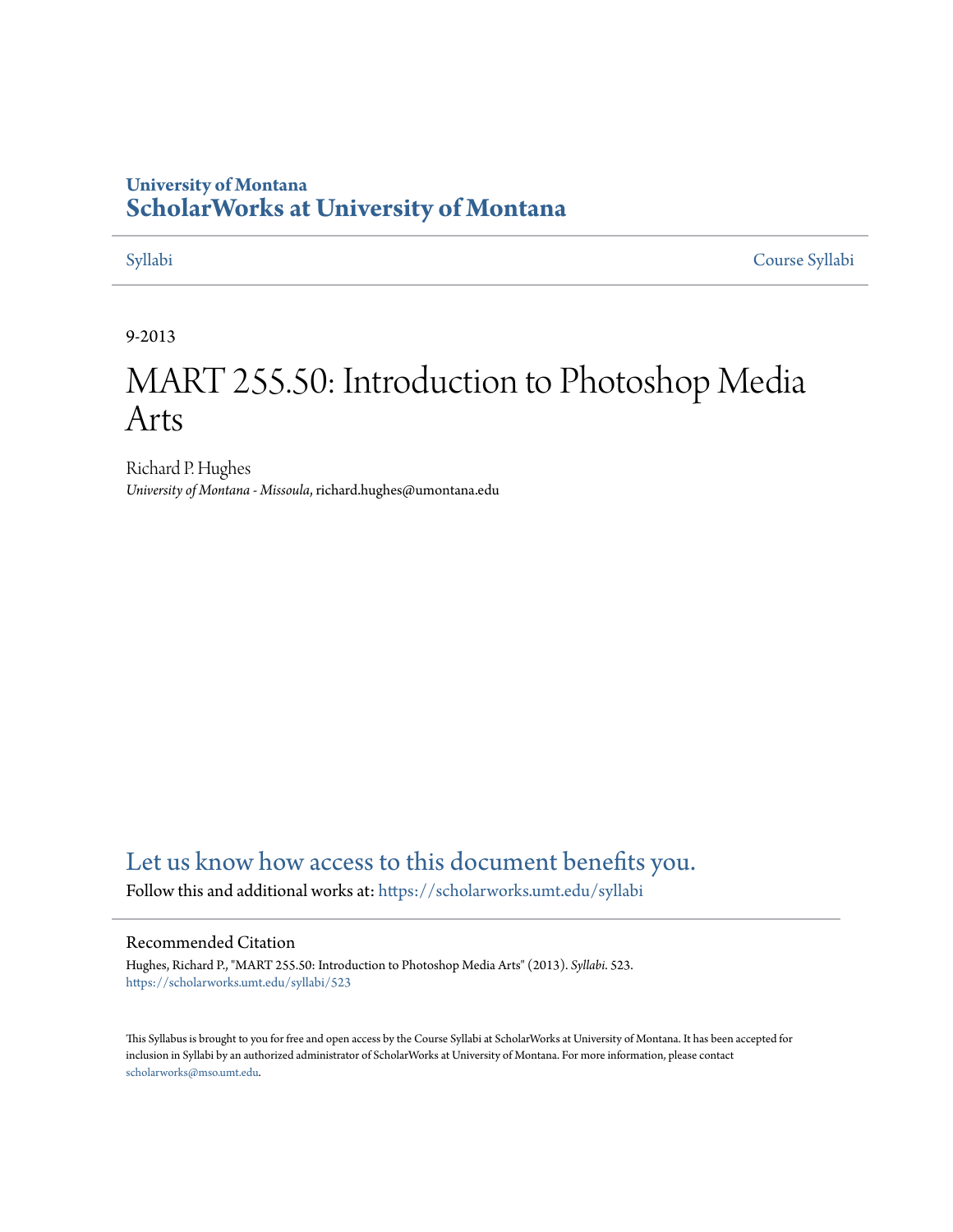# **MAR 255 Introduction to Photoshop Fall 2013 Syllabus**

**Section 50!**

Instructor Richard Hughes Email: richard.hughes@umontana.edu

## **OVERVIEW**

MAR 255 Introduction to Photoshop is an online course that provides a thorough introduction to digital still image design through this industry standard software application. Exercises and projects will explore the areas of photo manipulation, compositing, text and layout, and will be based on creative production techniques, project planning, and the artistic principles of color theory, content, and layering. The course will include a student project gallery, a peer review area, downloadable videos specific to the curriculum, and video conferencing (when available).

### **Required Material**

Photoshop (any CS version or the Creative Cloud)

### **Learning Outcomes**

The challenge of the media arts student is to integrate the capabilities of digital computation with aesthetic expression. The technological landscape in digital art continues to change dramatically so it is critical that the student artist stay in tune. With this in mind, this course has been designed to help each student gain a cohesive understanding of the multiple facets of digital image design in general, and Photoshop in particular.

At the conclusion of this course students should be able to:

- Understand the principles of additive color
- Have a working knowledge of RGB and CMYK color modes
- Have a working knowledge of color channels and alpha channels
- Have a solid grasp of the tools and techniques of Photoshop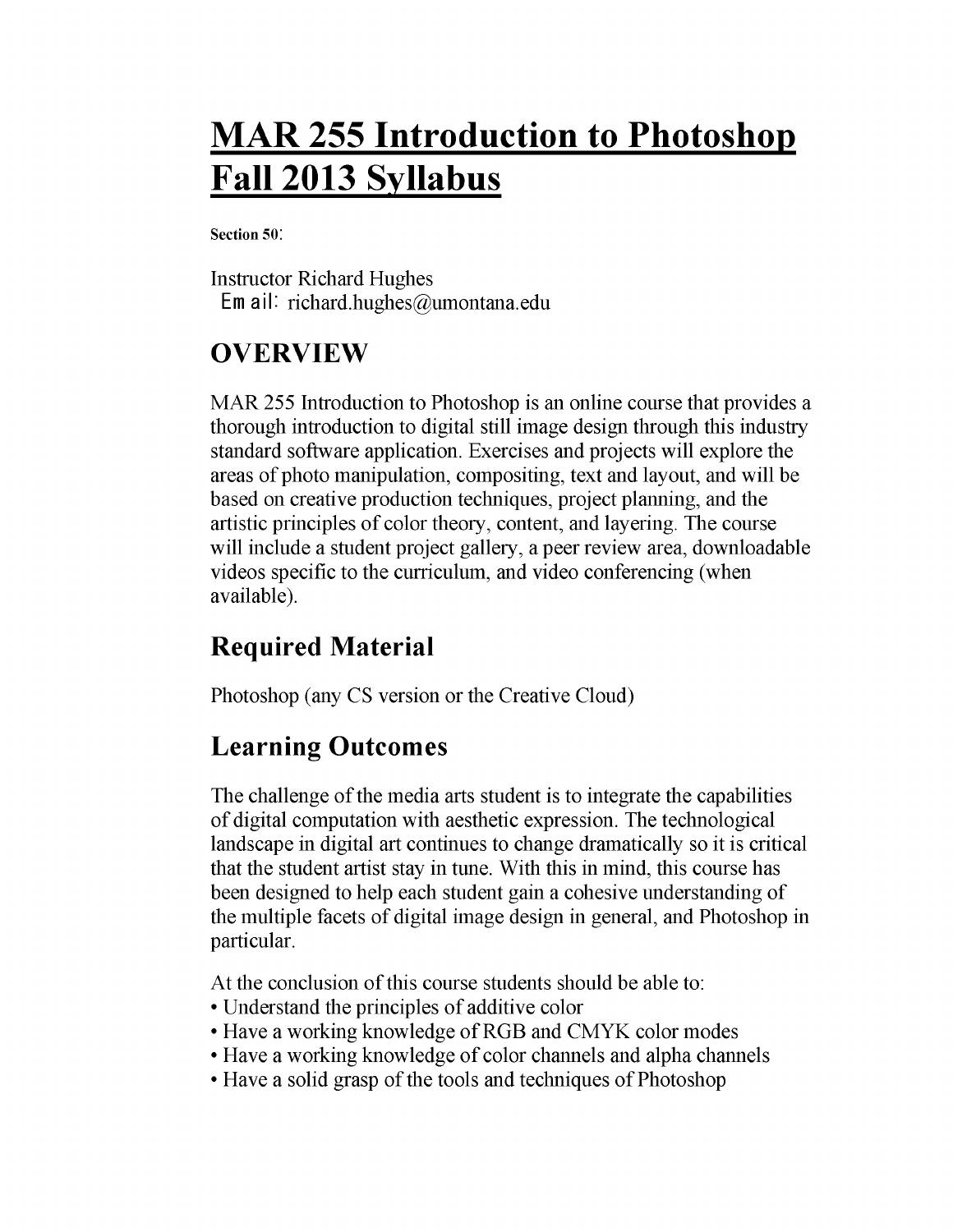- Understand and integrate the basic work areas of Photoshop
- Create a variety of project templates

### **Videos / Tutorials**

There are accompanying videos throughout the course that introduce various concepts and techniques and there are online tutorials with direct links that cover material relevant to the class.

### **Exercises**

*Refer to Course Calendar for due dates* There will be **five** exercises during the session:

**Exercise** *# 1:* **The Photograph / Saturation** - enhance a photographic image using desaturation techniques

**Exercise #2: The Photograph / Color Balance** - enhance a photographic image using color balance techniques

**Exercise #3: Architecture Composited**

- create a composited image using a variety of source material

**Exercise #4: The Art of Text**

- create a magazine layout using images, text, and graphics

**Exercise #5: The Layout**

- create a magazine layout using images, text, and graphics

The purpose of each exercise is to develop an understanding of a particular technique and will be used to lay the foundation for the ensuing project. Students will use the identical source material so as to have a basis for comparison. You will have one week to complete each exercise and once completed, will upload it via the Upload Area. Step by step instructions, source material, and videos for each exercise are found in the Exercises area. Please begin by reading the Exercises Overview file.

### **Projects**

*Refer to Course Calendar for due dates* There will be seven projects during the session:

**Project** *#1:* **The Photograph | Saturation**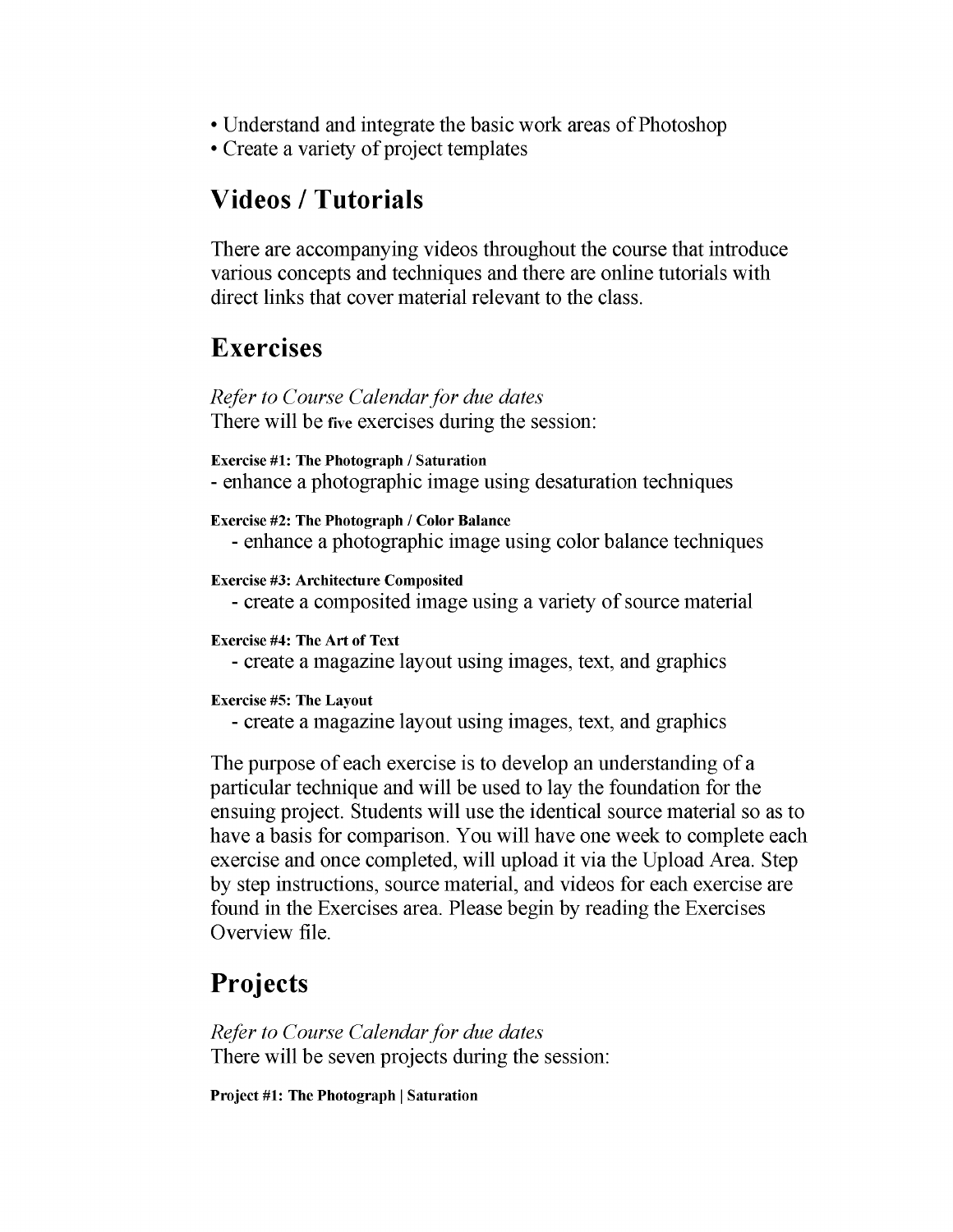**Project #2: The Photograph | Color Balance Project #3: Architecture Composited Project #4: The Art of Text Project #5: The Layout Project #6: Self Portrait | Realism Project #7: Self Portrait | Abstract**

The first 5 projects will be based on the preceding exercises and the final 2 projects will be self portraits that incorporate the techniques and principles covered during the semester. For all projects students will find their own conceptual entry point and will be responsible for acquiring the source material. Refer to the course calendar for due dates. Once completed, Upload via the Upload Area. After review by the instructor, the project will then be placed in the Project Gallery for feedback from the class.

### **Project Gallery**

A JPEG file of each of the projects will be posted in the Project Gallery area. For each project you will post a peer review for 2 of your classmates. See the Peer Review section below for details on the procedure.

### **Peer Review**

Every student will be responsible for interacting with the class by participating in the Peer Review discussion board area. Each project will have its own forum where you will post feedback and critiques of the next 2 projects after yours in the Gallery. Projects will be posted in random order each week so that students will have the opportunity to receive feedback from a variety of classmates. Each student will create one post that will include both peer reviews (the title will be PI Peer Review etc.). Please take advantage of the aesthetic observations of your colleagues and look through all of the forum posts. You may also post more critiques than those required.

#### **Peer Review Format** For each review explain: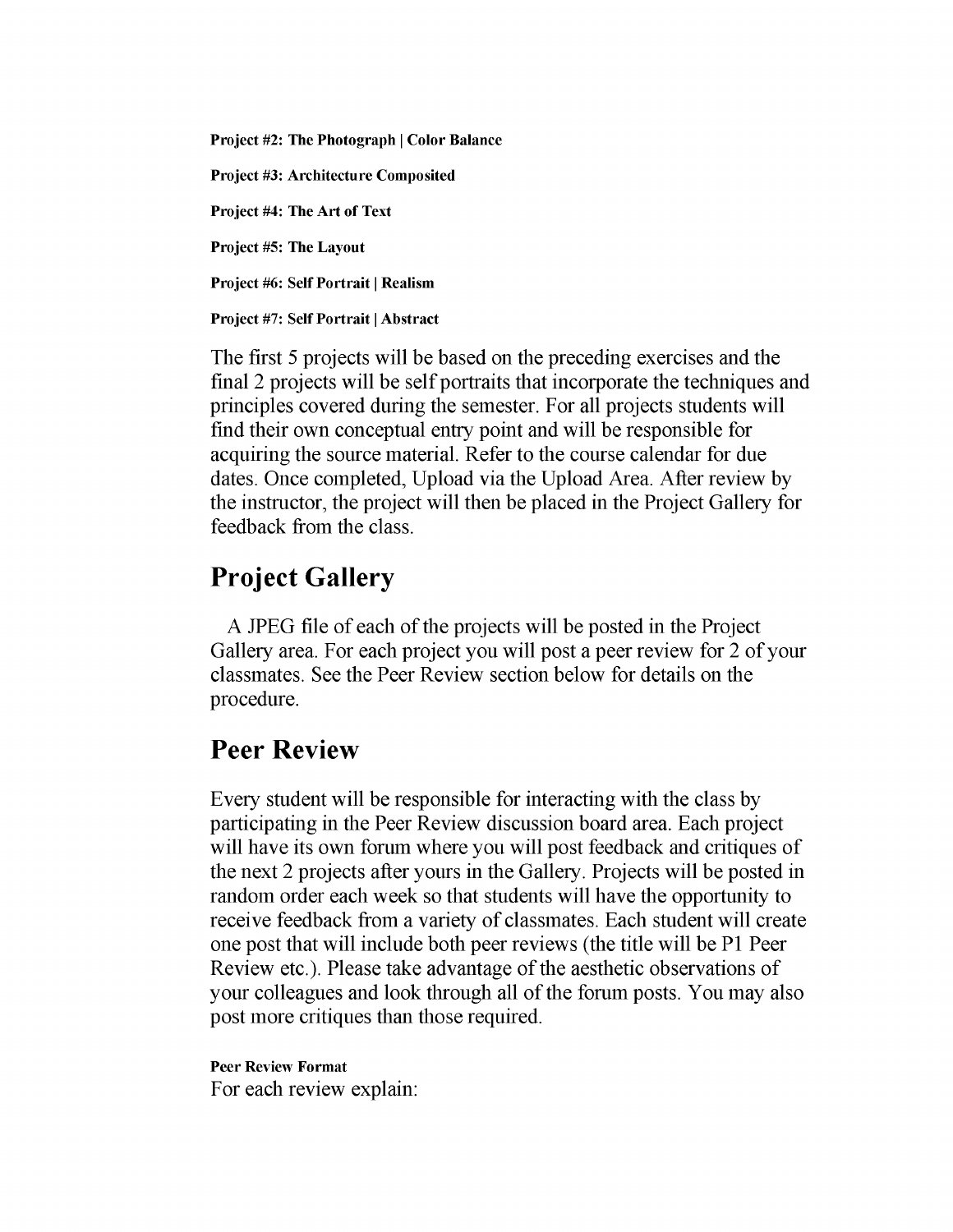- one aspect of the work that you find appealing and successful
- one suggestion that might offer a different approach to the work.

#### **Moodle**

For technical issues with Moodle please contact the support team at 243.4999

### **Grading**

Grades will be based primarily on the student's ability to integrate the digital capabilities of Photoshop with their aesthetic sensibility. This will take into account visual expression areas such as use of color, composition, and balance as well as personal expression areas such as semiotics and abstraction. Points will be given for proper and punctual delivery of the PSD / JPEG files, and exercise / project organization. Points will also be given for participation in the Peer Review component of the course.

There will be a total of 100 points for the session and the following formula will be used:

```
Exercises = 4 Points each | 20 total 
[breakdow n: on tim e: 1, follow ed instructions: 3]
```

```
Projects = 9 Points each | 63 total 
breakdown
  On time: 1 
  Concept: 3
  Production (followed project directions, organized layers): 3 
  Actualization (applied principles and techniques effectively): 2
```
**Peer Reviews:** 2 points each | 14 total **[breakdow n : dem onstrate insight constructive criticism , on tin e]**

**Workflow Quiz:** 3 Points

**Total: 100 Points** Points will translate into the following letter grade: A 95-100 A- 90-94 B+ 86-89